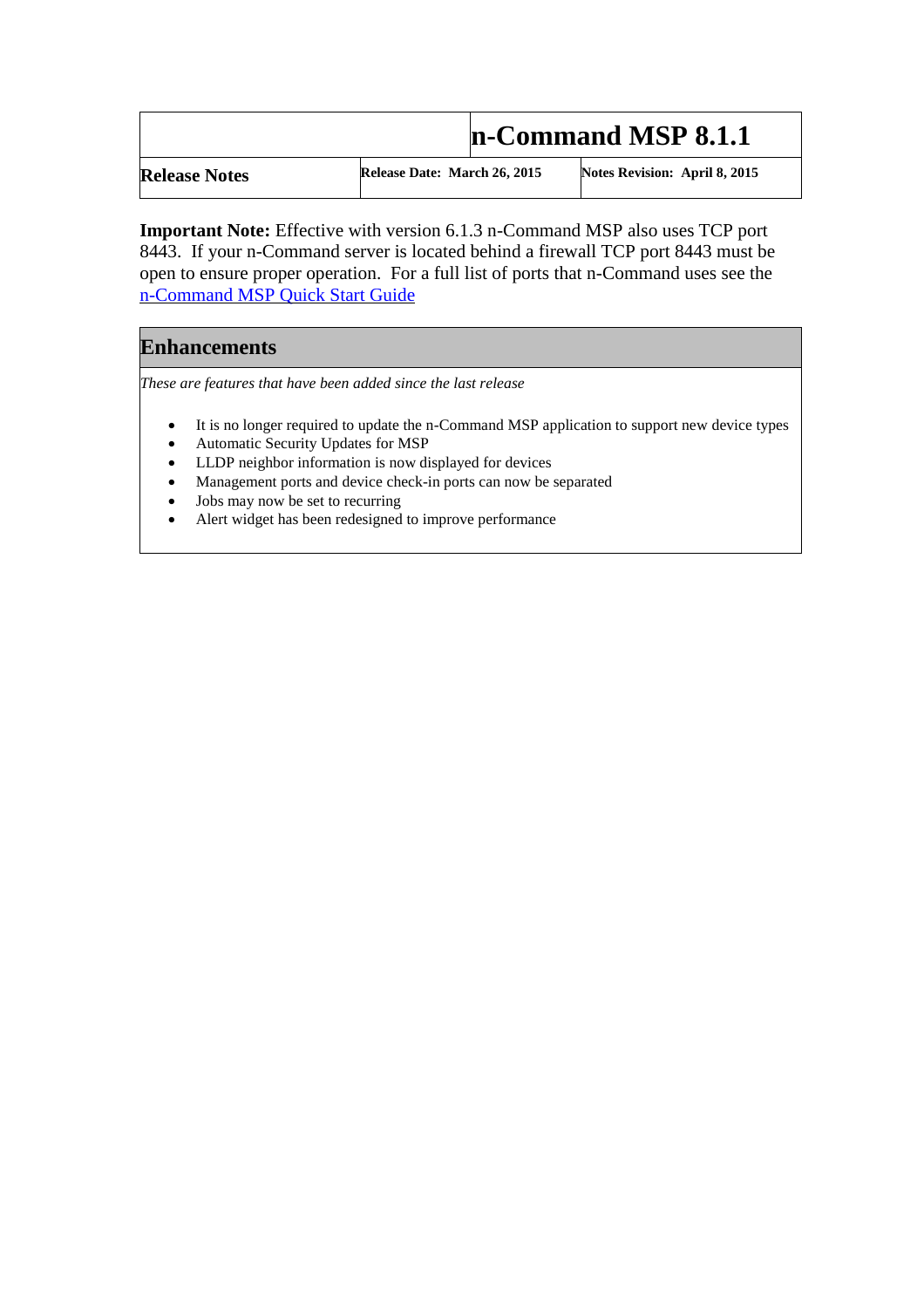## **Resolved Issues**

*These are issues that have been resolved in this release*

- When viewing VQM data the From and To numbers were reversed (vqmfrom and vqmto in the CSV export).
- n-Command MSP will not show a DNS failure alert in the alert history for a device.
- A period is appended to the end of an FQDN for a device in the devices page.
- Disabled SSLv3 by default o address the "POODLE" vulnerability (CVE-2014-3566). Added an option to allow user to manually enable SSLv3 if needed.
- Firmware jobs that fail due to lack of space may report as successful
- A job status may not properly update in some cases.
- Packet captures sent to n-Command MSP with an unsupported format are not silently dropped.
- Updated Bash to address CVE-2014-6271.
- If there would be no room to perform a Firmware push to a unit when a primary image was deleted, the image is still deleted though the job fails.
- OpenSSL was upgraded to address all OpenSSL Aug 6th, 2014 Security Advisories.
- An Install Config job will always show the file transferred amount as being 0%
- The "Potential Network Outage" MSP alert could not be changed from a value of 1 missed check-in.
- Assigning a Serial Number to a fresh install of n-Command MSP on VMware has been redesigned for simplicity.
- Input strings within a Configuration Template may not allow configuration creation without editing a field if they specify a default value.
- The alert for excessive MSP server log errors has been made more descriptive for an end user.
- Changes to the columns when selecting devices for a job are not saved.
- When running a device discovery job, the interface list does not display any options.
- When you create a Push Firmware Job, the "Primary Firmware" List Box Contents are not sorted
- If a captured SIP call has no caller ID information, PCASH exports from an AOS device to n-Command MSP will fail.